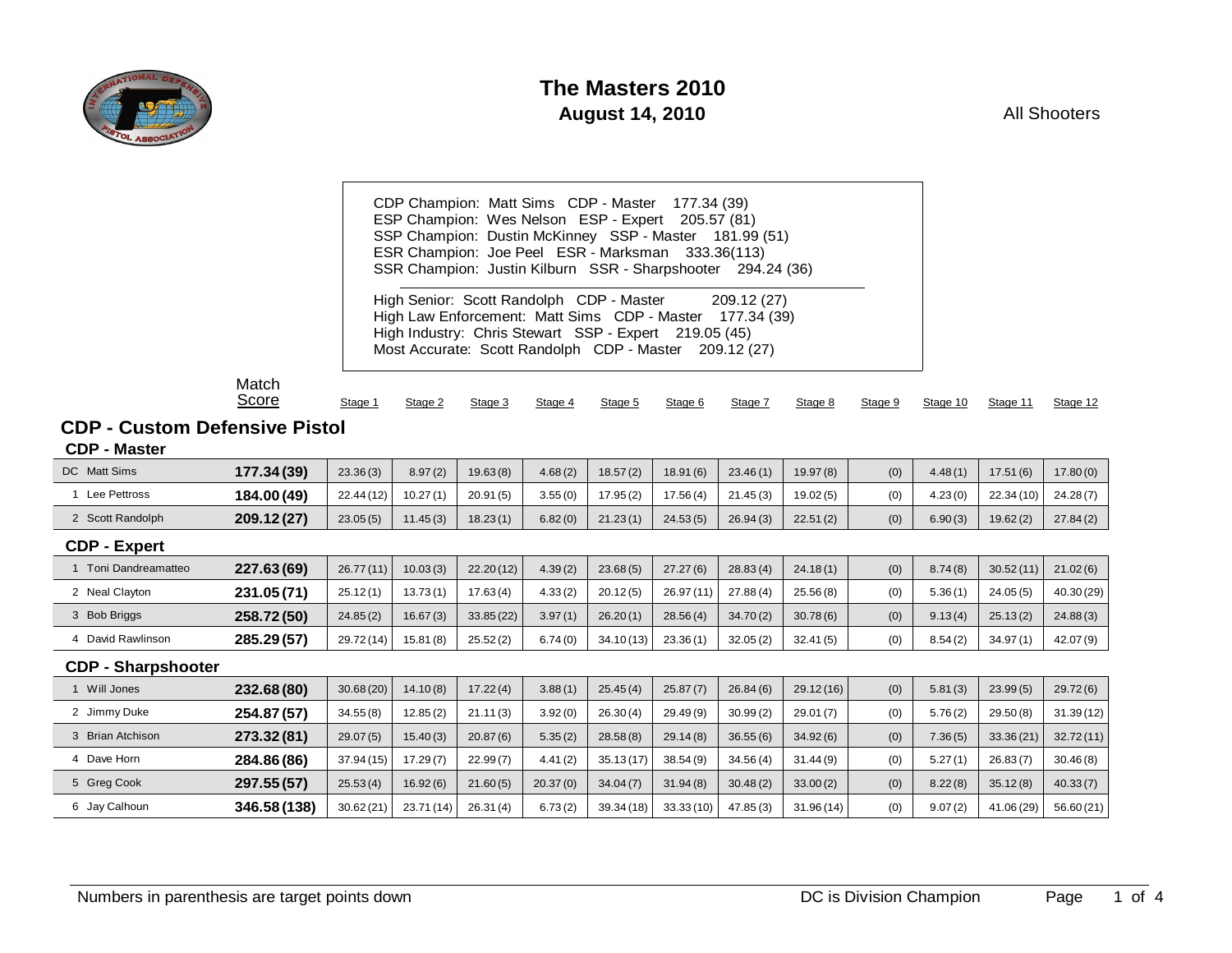

All Shooters

| <b>STOL ASSOCIATION</b>                                     | Match<br>Score | Stage 1    | Stage 2    | Stage 3   | Stage 4 | Stage 5   | Stage 6    | Stage 7    | Stage 8   | Stage 9 | Stage 10  | Stage 11   | Stage 12   |
|-------------------------------------------------------------|----------------|------------|------------|-----------|---------|-----------|------------|------------|-----------|---------|-----------|------------|------------|
| <b>CDP - Marksman</b>                                       |                |            |            |           |         |           |            |            |           |         |           |            |            |
| 1 Michael Mitchell                                          | 326.68(57)     | 34.85(2)   | 17.29(7)   | 35.86(9)  | 5.46(0) | 29.61(2)  | 35.97(4)   | 50.74(8)   | 43.15(7)  | (0)     | 14.53(10) | 30.15(5)   | 29.07(3)   |
| 2 William Riggs                                             | 332.63 (44)    | 32.96(17)  | 20.33(3)   | 24.13(1)  | 9.88(4) | 33.06(2)  | 40.06(8)   | 53.54(1)   | 44.42(5)  | (0)     | 5.86(1)   | 36.53(1)   | 31.86(1)   |
| 3 Steve McIver                                              | 369.78 (125)   | 42.57 (38) | 15.54(4)   | 36.07(5)  | 5.81(2) | 35.33(4)  | 52.48(12)  | 46.13(8)   | 39.93(7)  | (0)     | 8.84(6)   | 42.66 (24) | 44.42 (15) |
| 4 Alan Warfield                                             | 380.20 (185)   | 40.62(24)  | 24.78(7)   | 26.98(11) | 7.88(5) | 31.26(6)  | 41.39 (10) | 46.93 (21) | 51.60(36) | (0)     | 8.34(4)   | 60.08(44)  | 40.34(17)  |
| 5 Brian Stetson                                             | 412.45 (123)   | 68.78 (50) | 25.33(8)   | 27.19(6)  | 5.73(0) | 33.82(5)  | 50.98(3)   | 53.08 (14) | 37.25(6)  | (0)     | 17.90(6)  | 41.57(8)   | 50.82(17)  |
| 6 Mark A Kottka                                             | 440.40 (117)   | 57.44 (45) | 13.40(0)   | 30.41(1)  | 5.97(0) | 72.17(12) | 51.08(13)  | 62.55(10)  | 41.01(7)  | (0)     | 15.08(2)  | 42.29 (10) | 49.00 (17) |
| 7 Douglas Smith                                             | 463.56 (115)   | 48.04 (27) | 15.38(2)   | 36.63(3)  | 9.69(0) | 48.06(7)  | 51.85(6)   | 90.28(21)  | 62.63(13) | (0)     | 12.35(12) | 37.43(3)   | 51.22(21)  |
| <b>ESP - Enhanced Service Pistol</b><br><b>ESP - Master</b> |                |            |            |           |         |           |            |            |           |         |           |            |            |
| 1 Randy Nash                                                | 219.38 (29)    | 24.83(8)   | 11.21(2)   | 19.78(2)  | 4.49(1) | 23.75(1)  | 25.38(3)   | 30.02(1)   | 27.00(3)  | (0)     | 7.53(3)   | 20.86(2)   | 24.53(3)   |
| <b>ESP - Expert</b>                                         |                |            |            |           |         |           |            |            |           |         |           |            |            |
| DC Wes Nelson                                               | 205.57 (81)    | 30.58(21)  | 13.21(2)   | 19.73(10) | 4.70(2) | 20.64(7)  | 18.61(4)   | 18.28(2)   | 21.06(2)  | (0)     | 5.20(0)   | 25.91(17)  | 27.65(14)  |
| 1 Stanley Wade                                              | 229.52 (73)    | 24.95(10)  | 19.11(5)   | 18.22(2)  | 5.48(2) | 32.62(15) | 22.70(2)   | 24.02(4)   | 25.43(3)  | (0)     | 7.37(6)   | 25.28 (18) | 24.34(6)   |
| 2 Bill Masters                                              | 229.87 (40)    | 23.88(4)   | 12.24(1)   | 19.91(4)  | 4.38(0) | 24.84(7)  | 33.86(1)   | 32.56(10)  | 26.29(2)  | (0)     | 6.05(2)   | 19.15(3)   | 26.71(6)   |
| <b>ESP - Sharpshooter</b>                                   |                |            |            |           |         |           |            |            |           |         |           |            |            |
| 1 Thomas Lipscomb                                           | 207.38 (28)    | 21.17(2)   | 13.44(3)   | 21.51(1)  | 3.86(0) | 24.42(3)  | 24.44(2)   | 24.09(5)   | 24.04(4)  | (0)     | 6.00(0)   | 21.09(4)   | 23.32(4)   |
| 2 Alex Stephenson                                           | 217.95 (55)    | 21.78(2)   | 14.04(4)   | 20.14(3)  | 4.04(0) | 19.71(1)  | 24.99(4)   | 28.68(7)   | 25.64(9)  | (0)     | 8.65(6)   | 24.58 (12) | 25.70(7)   |
| 3 Chris Garon                                               | 227.89 (58)    | 22.90(3)   | 16.84(7)   | 17.02(1)  | 4.47(1) | 22.46(8)  | 40.00(21)  | 22.81(3)   | 25.86(3)  | (0)     | 5.36(1)   | 21.82(2)   | 28.35(8)   |
| 4 Jason Hall                                                | 229.02 (90)    | 29.83(18)  | 14.71(4)   | 22.15(6)  | 4.13(2) | 21.81(7)  | 25.89(8)   | 24.04(3)   | 25.95(11) | (0)     | 9.52(9)   | 26.89(15)  | 24.10(7)   |
| 5 Randy Robinson                                            | 259.20 (54)    | 31.22(19)  | 15.74(4)   | 21.18(2)  | 5.06(2) | 25.64(5)  | 27.78(4)   | 38.46(3)   | 27.35(2)  | (0)     | 12.94(3)  | 21.74(0)   | 32.09 (10) |
| 6 Kenneth Smith                                             | 261.31 (94)    | 35.79 (25) | 17.07(9)   | 23.23(2)  | 4.26(0) | 21.46(2)  | 28.54 (10) | 24.19(1)   | 37.91 (9) | (0)     | 5.76(3)   | 25.16(12)  | 37.94 (21) |
| 7 Charlie Baker                                             | 265.66 (56)    | 26.00(0)   | 17.33(7)   | 22.15(3)  | 4.87(1) | 34.80(10) | 29.84(3)   | 30.00(2)   | 27.85(0)  | (0)     | 8.43(7)   | 36.39(16)  | 28.00(7)   |
| 8 Robert Moore                                              | 266.20 (69)    | 26.40(6)   | 17.51 (10) | 22.56(4)  | 4.37(1) | 27.55(7)  | 36.94(11)  | 39.63(5)   | 27.03(4)  | (0)     | 5.65(1)   | 28.95 (10) | 29.61 (10) |
| 9 Kerry Pinkerton                                           | 288.41 (87)    | 30.61(14)  | 14.58(5)   | 29.92(8)  | 4.71(0) | 25.17(0)  | 35.74(8)   | 31.58(14)  | 32.39(8)  | (0)     | 9.61(9)   | 38.81 (15) | 35.29(6)   |
| 10 Ray Hoesten                                              | 316.60(42)     | 35.24(8)   | 17.13(0)   | 25.56(0)  | 5.50(0) | 46.17(5)  | 40.51(3)   | 28.02(0)   | 39.67(5)  | (0)     | 8.50(6)   | 35.55(12)  | 34.75(3)   |
| <b>Rick Albright</b>                                        | <b>DNF</b>     |            |            |           |         |           |            |            |           |         |           |            |            |
| Ray Calhoun                                                 | <b>DNF</b>     |            |            |           |         |           |            |            |           |         |           |            |            |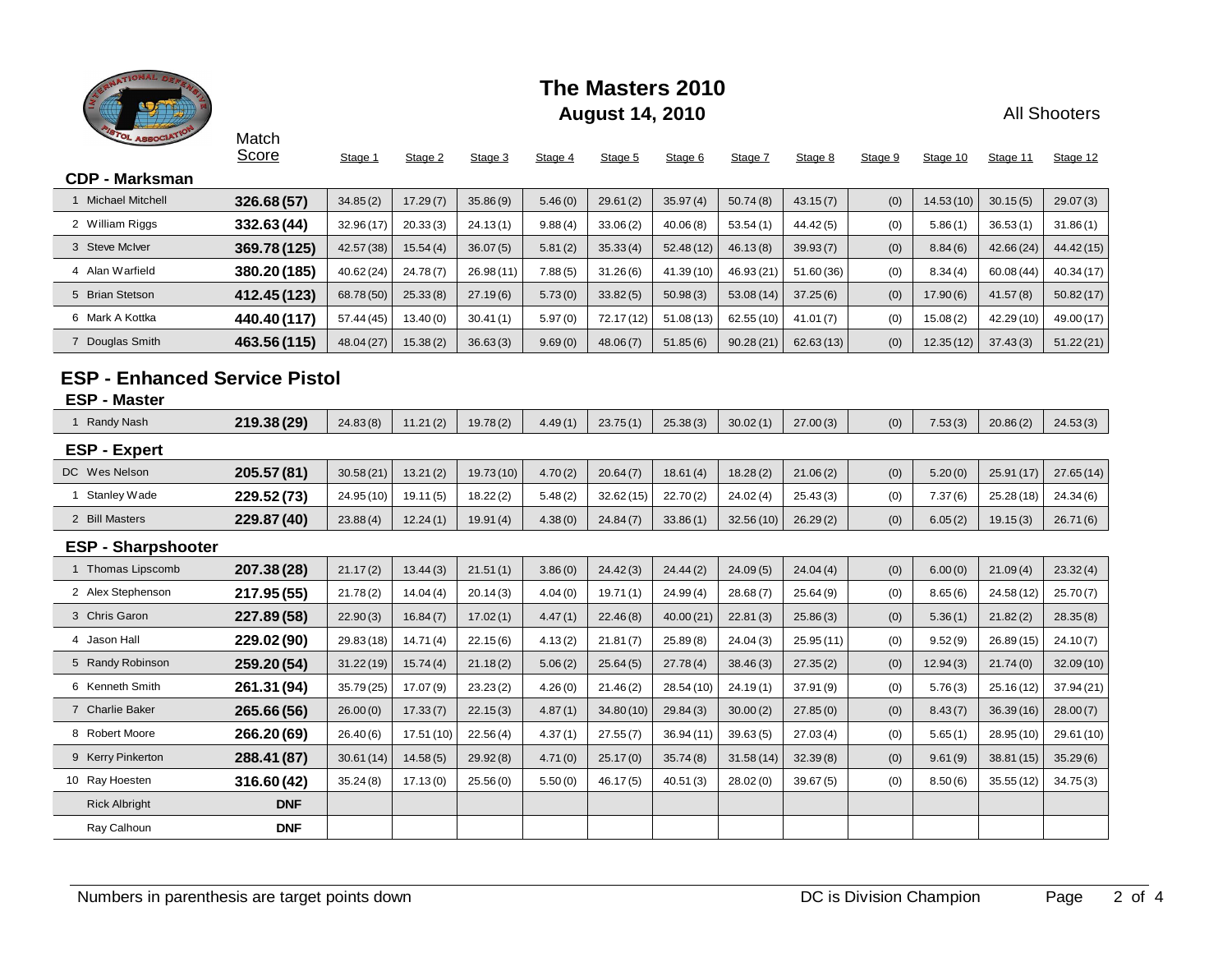

All Shooters

| <b>PISTOL ASSOCIATION</b>                                | Match<br>Score | Stage 1    | Stage 2   | Stage 3   | Stage 4 | Stage 5   | Stage 6   | Stage 7    | Stage 8   | Stage 9 | Stage 10  | Stage 11   | Stage 12   |
|----------------------------------------------------------|----------------|------------|-----------|-----------|---------|-----------|-----------|------------|-----------|---------|-----------|------------|------------|
| <b>ESP - Marksman</b>                                    |                |            |           |           |         |           |           |            |           |         |           |            |            |
| 1 Wes Cheplen                                            | 246.43 (82)    | 22.21(5)   | 11.93(7)  | 20.95(3)  | 3.72(0) | 25.34(7)  | 18.61(4)  | 34.20(7)   | 31.41(16) | (0)     | 8.61(9)   | 33.06(6)   | 36.39(18)  |
| 2 Austin Duke                                            | 258.72(58)     | 36.46(21)  | 13.65(2)  | 19.20(0)  | 4.82(1) | 27.03(7)  | 30.59(10) | 29.79(2)   | 32.62(7)  | (0)     | 7.76(3)   | 26.78(3)   | 30.02(2)   |
| 3 Michael Bresson                                        | 272.53 (65)    | 27.48(6)   | 17.44(8)  | 21.25(8)  | 6.22(4) | 34.21(0)  | 26.48(4)  | 42.13(9)   | 33.43(8)  | (0)     | 6.02(3)   | 23.62(4)   | 34.25(11)  |
| 4 John Zabelle                                           | 288.30 (66)    | 28.78(8)   | 16.43(5)  | 27.63(6)  | 4.89(1) | 31.15(11) | 30.29(4)  | 32.14(3)   | 35.92(3)  | (0)     | 5.91(1)   | 37.95(11)  | 37.21(13)  |
| 5 Tom Hyde                                               | 300.75 (108)   | 39.72 (36) | 13.38(6)  | 23.62(12) | 4.53(2) | 27.80(2)  | 30.85(4)  | 44.94(5)   | 33.27(7)  | (0)     | 9.96(4)   | 38.83 (20) | 33.85(10)  |
| 6 Norman Brown                                           | 318.40 (96)    | 31.26(13)  | 17.15(0)  | 31.59(7)  | 6.72(4) | 35.65(12) | 38.97(11) | 39.02 (13) | 38.83(2)  | (0)     | 17.33(17) | 31.86(12)  | 30.02(5)   |
| 7 Mark Golson                                            | 326.79(80)     | 25.30(1)   | 24.44(11) | 30.75(4)  | 6.18(1) | 27.03(1)  | 41.02(7)  | 52.63(18)  | 37.14(3)  | (0)     | 14.65(13) | 30.81(7)   | 36.84(14)  |
| 8 Sam Eads                                               | 359.93 (101)   | 39.50 (20) | 26.42(3)  | 37.67(11) | 5.61(0) | 33.23(6)  | 37.72(8)  | 40.65 (21) | 44.68(5)  | (0)     | 8.93(5)   | 34.94(4)   | 50.58(18)  |
| <b>SSP - Stock Service Pistol</b><br><b>SSP - Master</b> |                |            |           |           |         |           |           |            |           |         |           |            |            |
| <b>DC</b> Dustin McKinney                                | 181.99(51)     | 19.93(8)   | 10.00(3)  | 20.00(4)  | 4.88(1) | 17.39(1)  | 22.54(9)  | 19.81(6)   | 25.61(9)  | (0)     | 4.79(1)   | 16.85(8)   | 20.19(1)   |
| 1 Joshua Q Scott                                         | 192.83 (37)    | 20.40(3)   | 9.80(1)   | 17.85(6)  | 3.93(0) | 20.45(2)  | 21.51(8)  | 32.17(6)   | 23.02(2)  | (0)     | 7.81(6)   | 17.58(1)   | 18.31(2)   |
| <b>SSP - Expert</b>                                      |                |            |           |           |         |           |           |            |           |         |           |            |            |
| 1 Rick Kyle                                              | 215.23 (44)    | 20.92(1)   | 12.14(2)  | 17.87(4)  | 4.42(1) | 20.47(2)  | 29.59(8)  | 29.06(4)   | 24.85(5)  | (0)     | 5.35(2)   | 24.25(9)   | 26.31(6)   |
| 2 Ryan Newbern                                           | 217.25 (56)    | 21.75(2)   | 11.52(3)  | 20.26(6)  | 3.73(1) | 19.33(3)  | 22.62(6)  | 23.48(5)   | 22.29(6)  | (0)     | 5.00(1)   | 22.70(8)   | 44.57 (15) |
| 3 Chris Stewart                                          | 219.05 (45)    | 23.85(7)   | 14.54(2)  | 18.17(2)  | 4.10(0) | 20.51(0)  | 27.72(7)  | 24.60(2)   | 28.10(7)  | (0)     | 6.62(4)   | 23.11(7)   | 27.73(7)   |
| 4 Brad Lunsford                                          | 223.15 (48)    | 28.57 (19) | 10.15(1)  | 17.74(1)  | 3.92(0) | 21.70(3)  | 24.73(2)  | 29.92(7)   | 27.85(1)  | (0)     | 6.85(4)   | 24.13(0)   | 27.59(10)  |
| 5 Mike Lunsford                                          | 226.34 (59)    | 25.65(6)   | 12.52(5)  | 20.03(6)  | 4.42(1) | 22.49(2)  | 24.13(5)  | 31.57(9)   | 25.61(6)  | (0)     | 5.97(2)   | 24.16(9)   | 29.79(8)   |
| 6 David Turner                                           | 240.89 (59)    | 28.75(17)  | 15.76(4)  | 18.62(1)  | 3.96(0) | 27.00(1)  | 26.82(3)  | 30.79(7)   | 28.26(2)  | (0)     | 10.21(10) | 24.86(6)   | 25.86(8)   |
| 7 Ladd Dilworth                                          | 241.20 (85)    | 24.40(14)  | 11.91(9)  | 20.39(8)  | 4.14(1) | 22.23(2)  | 26.57(7)  | 32.24(10)  | 22.99(3)  | (0)     | 10.15(11) | 26.01(8)   | 40.17(12)  |